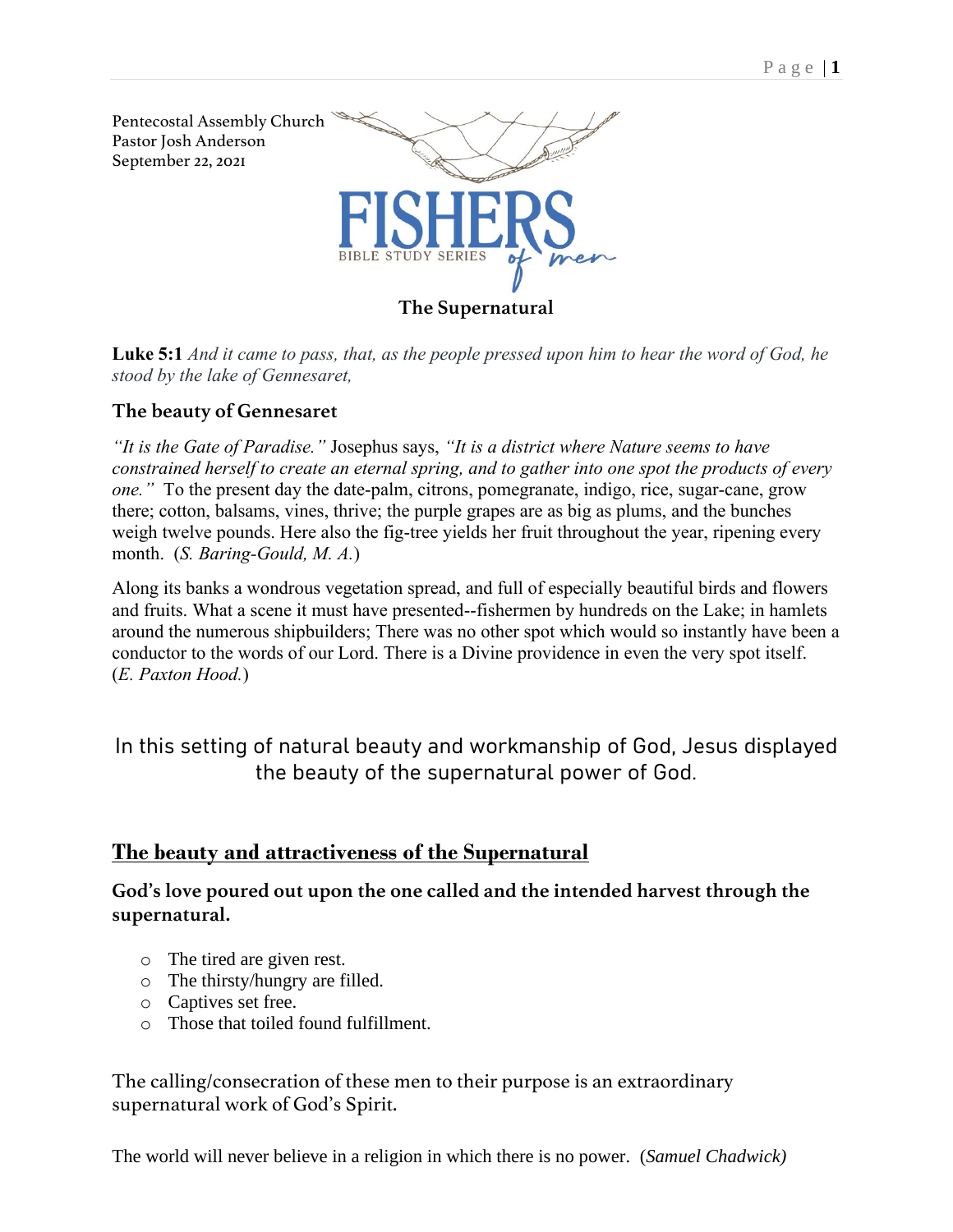### **Three things demonstrated the growth of their ministry:**

- **1.** It is marked by progressive growth Jesus sent out His disciples to grow
- **2.** It is marked by progressive growth/effectiveness **Matthew 17:21** *Howbeit this kind goeth not out but by prayer and fasting.*
- **3.** It is marked by undeterred determination when facing resistance

## **The Drought of the Deep**

The nets have been washed, the preparation for the next night of toil has been completed. Perhaps the next night of toil would be prosperous. What would keep us from just another night of toil?

The difference is that the vessel now belongs to the command of the Master. Not just to the preparations of the flesh or wisdom of man. The vessel belongs to the supernatural command to seek the realm of harvest from the deep.

Our calling is not a shallow form of empowerment.

Naturally a man will take his works to darkness and there find justification through deception. It takes the supernatural to discover deep things out of the darkness.

**Daniel 2:22** *He revealeth the deep and secret things: he knoweth what is in the darkness, and the light dwelleth with him.* 

**Job 12:22** *He discovereth deep things out of darkness, and bringeth out to light the shadow of death.* 

**He discovereth deep thirsts out of darkness -** That is, God discloses truths which are wholly beyond the power of man to discover - truths that seem to be hidden in profound night. *(Albert Barnes)*

Hidden things are brought to light in a man/woman that could not be seen without the supernatural working of God.

There is a deep hunger and thirst in the soul of a man.

**Isaiah 29:15** *Woe unto them that seek deep to hide their counsel from the LORD, and their works are in the dark, and they say, Who seeth us? and who knoweth us?*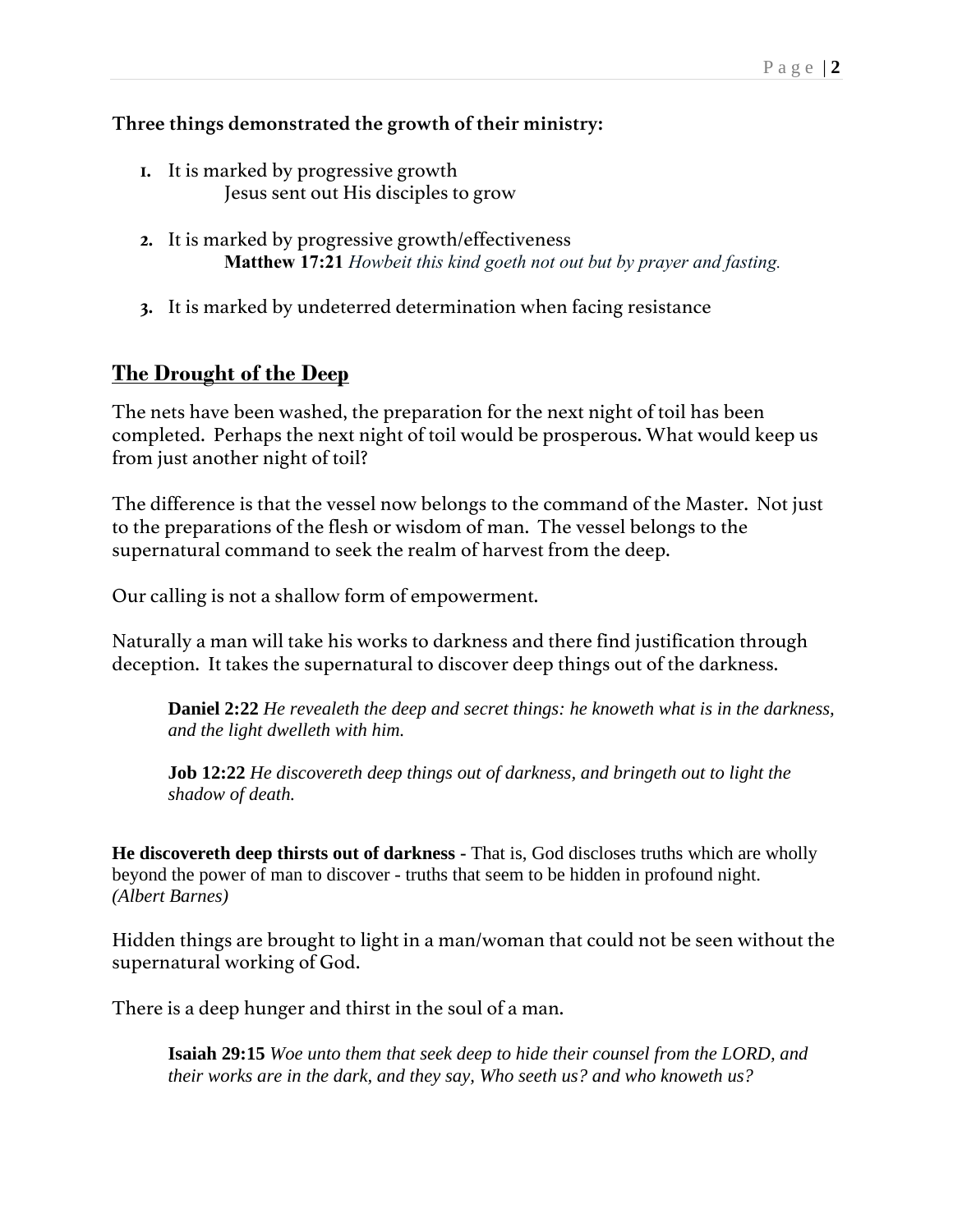## **Supernatural Deliverance/Transformation**

**Forget not the miraculous deliverance of the Red Sea parting [I Corinthians](verseid:46.10.1) 10:1** *Moreover, brethren, I would not that ye should be ignorant,* 

*how that all our fathers were under the cloud, and all passed through the sea;*

**Water/Spirit baptism supernaturally separates from sin and bondage**

**[I Corinthians 10:2](verseid:46.10.2)** *And were all baptized unto Moses in the cloud and in the sea;*

**Spiritual hunger satisfied supernaturally by the Word of Christ [I Corinthians 10:3](verseid:46.10.3)** *And did all eat the same spiritual meat;* **Matthew 6:11** *Give us this day our daily bread.*

**Spiritual thirst satisfied supernaturally by the Spirit of Christ [I Corinthians 10:4](verseid:46.10.4)** *And did all drink the same spiritual drink: for they drank of that spiritual Rock that followed them: and that Rock was Christ.*

# **The Supernatural produces transformation not available through the flesh**

**John 1:1** *In the beginning was the Word, and the Word was with God, and the Word was God.*

**John 1:4** *In him was life; and the life was the light of men.*

In Jesus Christ, the Word made flesh was spiritual/supernatural life and spiritual/supernatural light.

**John 1:5** *And the light shineth in darkness; and the darkness comprehended it not.* **John 1:9** *That was the true Light, which lighteth every man that cometh into the world.*

This is the true light that pierces the darkness.

**John 1:11** *He came unto his own, and his own received him not.* **John 1:12** *But as many as received him, to them gave he power to become the sons of God, even to them that believe on his name:*

Those that receive the Word, which is the light of all men, have the power of supernatural transformation.

- Out of the depths of darkness they receive power to become the sons of God.
- The initial evidence is speaking in other tongues.
- The transformational evidence is the fruit of the Spirit.

They demonstrated a life transformed by the Supernatural power of God.